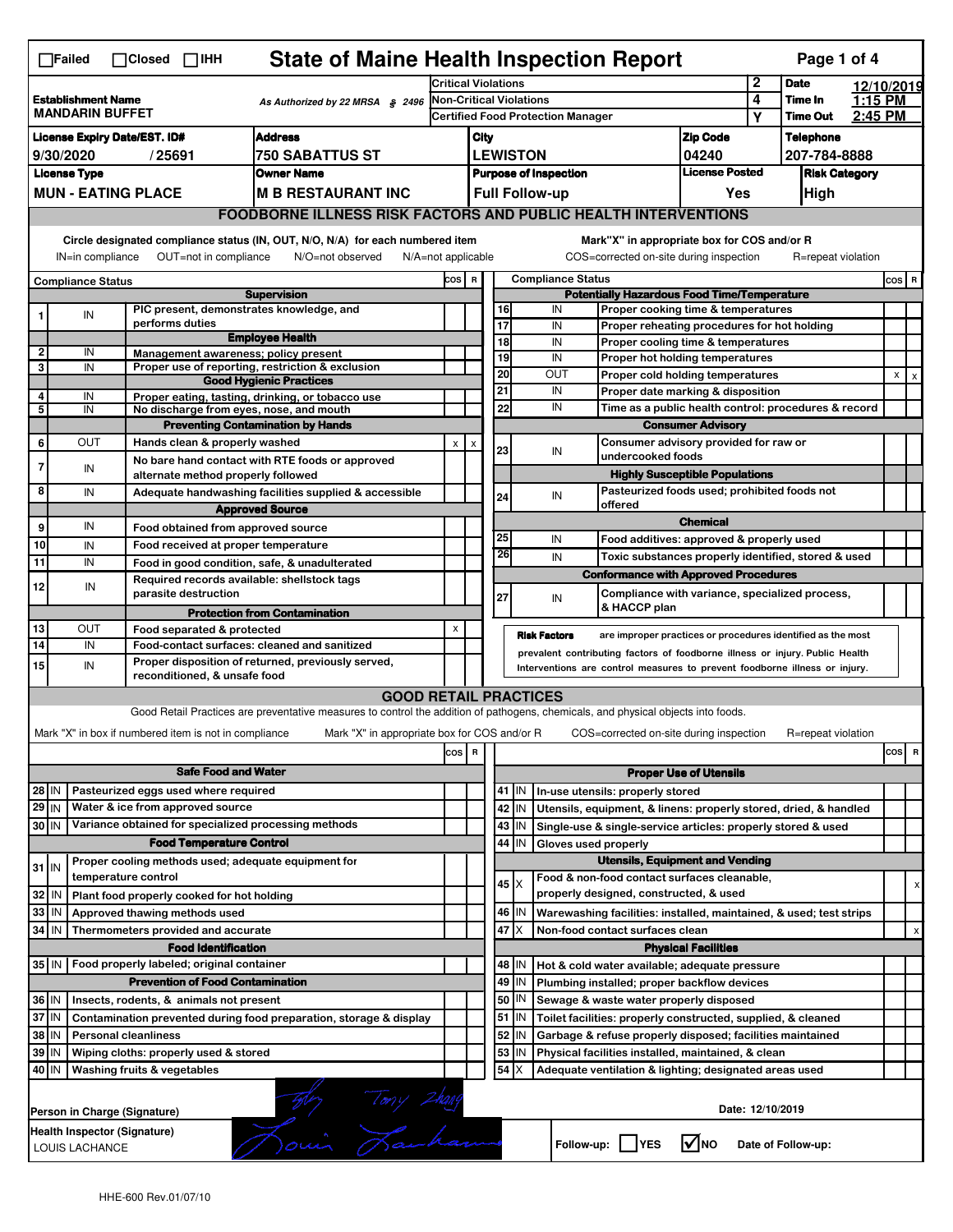|                                                            | <b>State of Maine Health Inspection Report</b> |                       |                                 | Page 2 of 4                          |              |                          |                                  |
|------------------------------------------------------------|------------------------------------------------|-----------------------|---------------------------------|--------------------------------------|--------------|--------------------------|----------------------------------|
| <b>Establishment Name</b><br><b>MANDARIN BUFFET</b>        |                                                |                       | As Authorized by 22 MRSA § 2496 | 12/10/2019<br>Date                   |              |                          |                                  |
| <b>License Expiry Date/EST. ID#</b><br>/25691<br>9/30/2020 | <b>Address</b><br>750 SABATTUS ST              |                       |                                 | City / State<br>LEWISTON             | /ME          | <b>Zip Code</b><br>04240 | <b>Telephone</b><br>207-784-8888 |
|                                                            |                                                |                       |                                 | <b>Temperature Observations</b>      |              |                          |                                  |
| Location                                                   | <b>Temperature</b>                             |                       |                                 |                                      | <b>Notes</b> |                          |                                  |
| Soup                                                       | 156*                                           | Buffet hot holding    |                                 |                                      |              |                          |                                  |
| Chicken                                                    | $40*$                                          | Reach in unit (top)   |                                 |                                      |              |                          |                                  |
| Pork                                                       | $37*$                                          | walk in cooler        |                                 |                                      |              |                          |                                  |
| Low temp dish                                              | 50-99 ppm                                      | Final rinse solution  |                                 |                                      |              |                          |                                  |
| Sprouts                                                    | 48*                                            | Room temp holding     |                                 |                                      |              |                          |                                  |
| Water                                                      | $108*$                                         | Hand wash (restroom)  |                                 |                                      |              |                          |                                  |
| Stuffed mushrooms                                          | $41*$                                          | 2 door kitchen cooler |                                 |                                      |              |                          |                                  |
| Water                                                      | $103*$                                         | Hand wash (kitchen)   |                                 |                                      |              |                          |                                  |
| Fruit                                                      | $39*$                                          |                       |                                 | Single door cooler (wait staff area) |              |                          |                                  |
| Fish                                                       | $38*$                                          |                       |                                 | Single door cooler (habachi station) |              |                          |                                  |



**Date: 12/10/2019**

HHE-601(a)Rev.01/07/10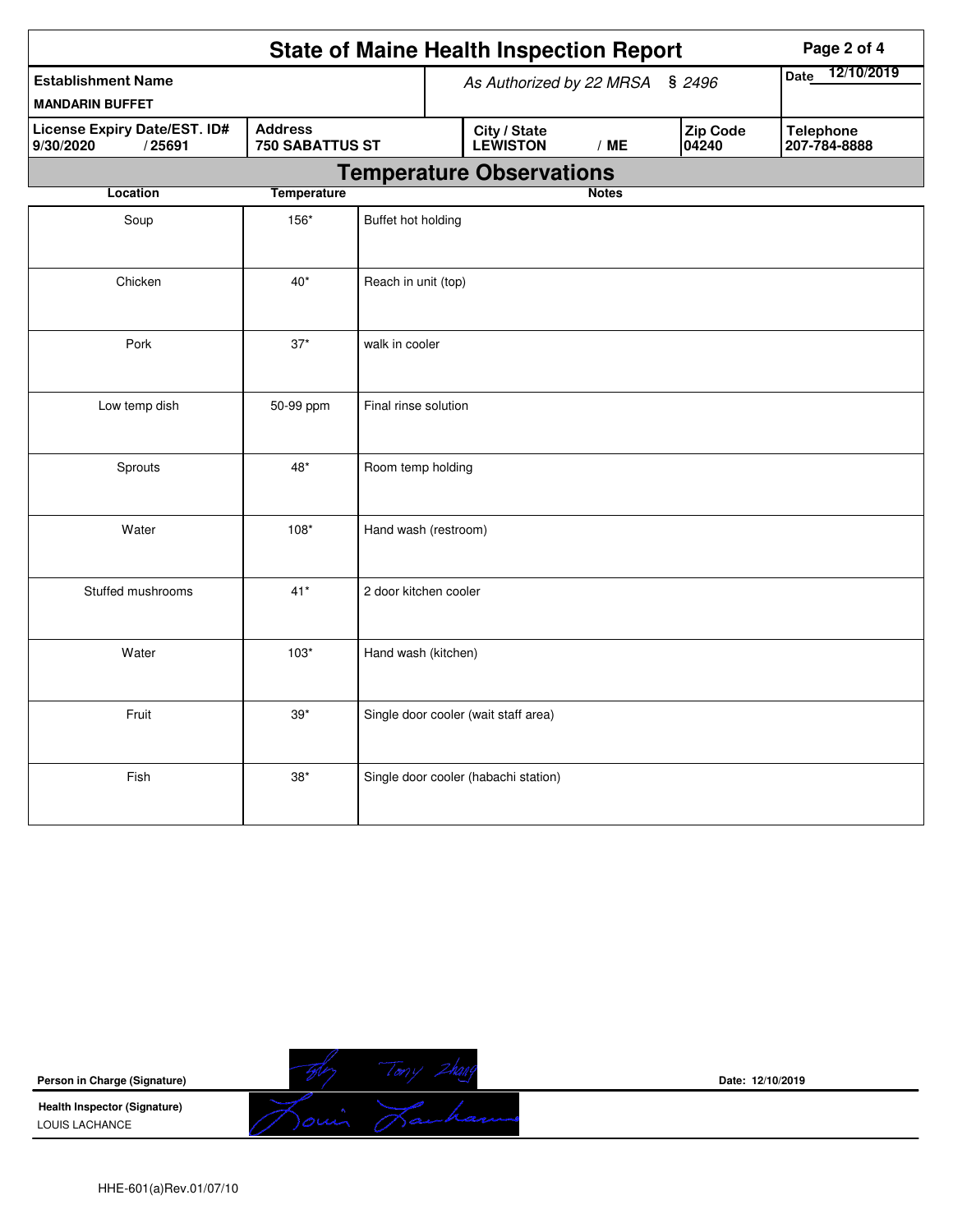|                                                                                                                                                    | Page 3 of 4                                |                                 |    |                          |      |            |  |  |  |
|----------------------------------------------------------------------------------------------------------------------------------------------------|--------------------------------------------|---------------------------------|----|--------------------------|------|------------|--|--|--|
| <b>Establishment Name</b><br><b>MANDARIN BUFFET</b>                                                                                                |                                            |                                 |    |                          | Date | 12/10/2019 |  |  |  |
| License Expiry Date/EST. ID#<br>9/30/2020<br>/ 25691                                                                                               | <b>Address</b><br><b>750 SABATTUS ST</b>   | City / State<br><b>LEWISTON</b> | ME | <b>Zip Code</b><br>04240 |      |            |  |  |  |
|                                                                                                                                                    | <b>Observations and Corrective Actions</b> |                                 |    |                          |      |            |  |  |  |
| Violations cited in this report must be corrected within the time frames below, or as stated in sections<br>8-405.11 and 8-406.11 of the Food Code |                                            |                                 |    |                          |      |            |  |  |  |
| 6: 2-301.14: C: Food employees are not cleaning their hands and exposed portions of their arms as required.                                        |                                            |                                 |    |                          |      |            |  |  |  |
| INSPECTOR NOTES: **REPEAT** Multiple food service personnel not washing hands before preforming tasks that require to do so. Wash hands more       |                                            |                                 |    |                          |      |            |  |  |  |

frequently and after changing tasks handling dirty items to clean items. \*COS

13: 3-302.11.(A).(1).(A): N: Raw Ready-to-Eat food not protected from cross contamination from raw animal foods during storage, preparation, holding, or display.

INSPECTOR NOTES: Raw shell eggs held over ready to eat produce items. Store eggs below any ready to eat products. \*COS

20: 3-501.16.(A).(2): C: PHF not maintained at 41 F or less.

INSPECTOR NOTES: \*\*REPEAT\*\* Bean sprouts slightly elevated in temperature. Hold sprouts at 41\* or below at all times. \*COS

45: 4-501.11: N: Equipment in disrepair.

INSPECTOR NOTES: \*\*REPEAT\*\* Food service cart has many cracks and breaks that are not easily cleanable, replace. Shelving below automatic dishwasher has a rough surface, replace or repair to be smooth and easily cleanable.

47: 4-602.13: N: Non-food contact surfaces are not cleaned at a frequency necessary to preclude accumulation of soil residues.

INSPECTOR NOTES: \*\*REPEAT\*\* Clean hard to reach areas of coolers and shelving with sanitizing solution.

54: 6-501.14.(A): N: Ventilation not clean.

INSPECTOR NOTES: Hood system and vent screens have a large build up of grease. Hire professional 3rd party cleaner to remove. Supply proof to sanitarian within 30 days.